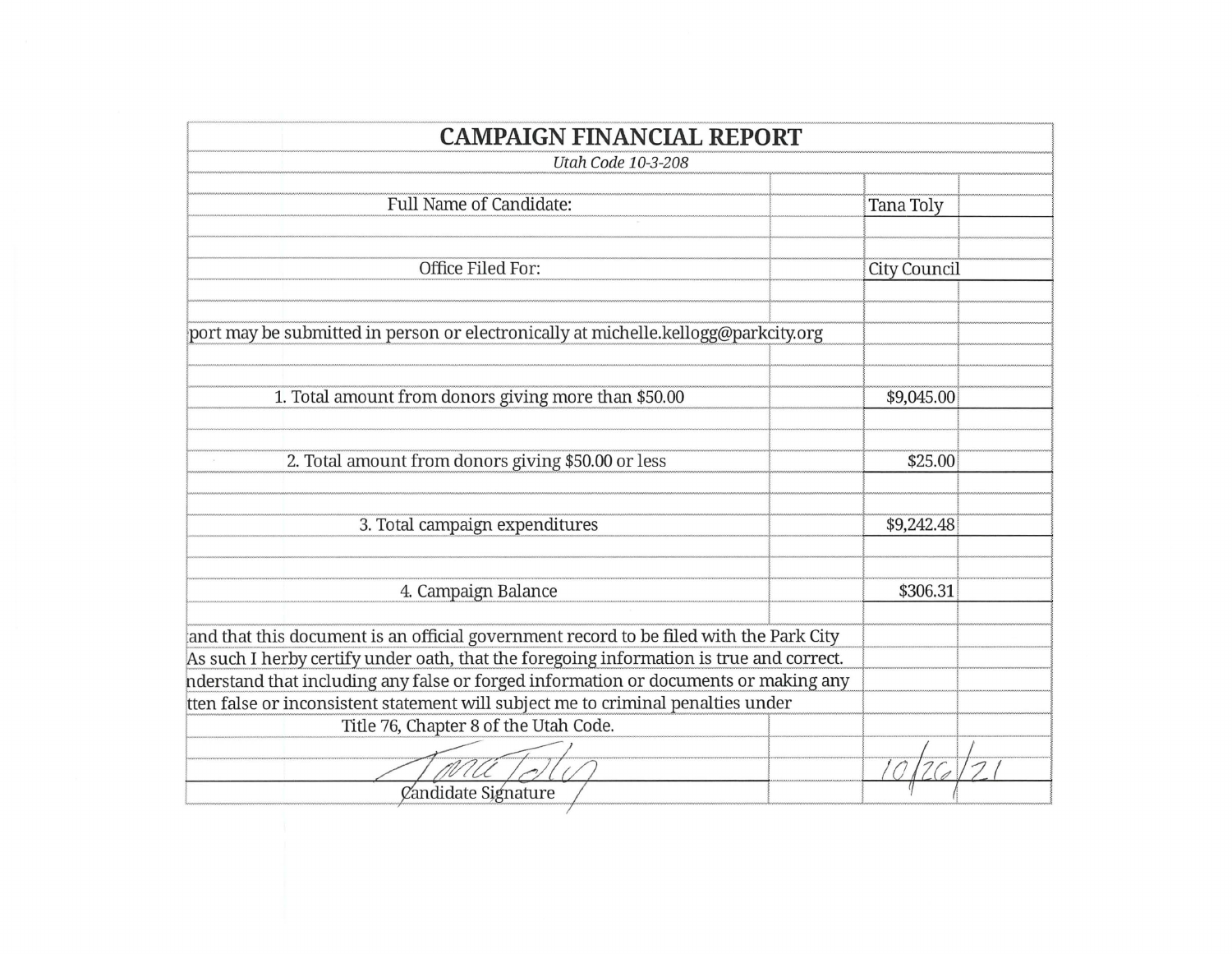| <b>ITEMIZED CONTRIBUTION REPORT (Form "A")</b> |                         |                                      |                           |  |  |
|------------------------------------------------|-------------------------|--------------------------------------|---------------------------|--|--|
| Date Received                                  | Name of Contributor     | Mailing Address & Zip Code           | Amount of<br>Contribution |  |  |
| 8/2/2021                                       | <b>Russel Fluter</b>    | Park City UT 84060                   | \$1,000.00                |  |  |
| 8/5/2021                                       | Carloyn Bloom           | 426 Via Ventana DR Mesquite NV 89027 | \$500.00                  |  |  |
| 8/16/2021                                      | Monica Swindell         | Park City UT 84061                   | \$50.00                   |  |  |
| 8/16/2021                                      | Michael Kaplan          | Park City UT 84060                   | \$50.00                   |  |  |
| 8/16/2021                                      | Roxanne Toly            | Park City UT 84060                   | \$250.00                  |  |  |
| 8/16/2021                                      | <b>Marion Worbel</b>    | Park City UT 84060                   | \$250.00                  |  |  |
| 8/16/2021                                      | Rhonda Sideris          | Park City UT 84060                   | <b>IN KIND</b>            |  |  |
| 8/16/2021                                      | <b>Colleen Reardon</b>  | Park City UT 84060                   | <b>IN KIND</b>            |  |  |
| 8/24/2021                                      | Tana Toly               | Po Box 489 Park City UT              | \$450.00                  |  |  |
| 8/25/2021                                      | <b>BoneYard</b>         | 1251 Kearns Blvd Park City UT 84060  | \$500.00                  |  |  |
| 8/25/2021                                      | <b>Butchers</b>         | 751 Main St Park City UT 84060       | \$500.00                  |  |  |
| 8/25/2021                                      | No Name Saloon          | 447 Main St Park City UT 84060       | \$500.00                  |  |  |
| 8/30/2021                                      | Janice Kimball          | Salt Lake City UT 84165              | \$100.00                  |  |  |
| 9/6/2021                                       | Susan Daniero           | 6312 North Park Park City UT         | \$250.00                  |  |  |
| 9/6/2021                                       | <b>Ken Davis</b>        | 1675 Northshore Drive Park City      | \$500.00                  |  |  |
| 9/6/2021                                       | Red Banjo               | 322 Main Street Park City UT 84060   | <b>IN KIND</b>            |  |  |
| 9/9/2021                                       | <b>Annie DeWinter</b>   | Park City UT 84060                   | \$100.00                  |  |  |
| 9/9/2021                                       | Red Banjo               | 322 Main Street Park City UT 84060   | <b>IN KIND</b>            |  |  |
| 9/10/2021                                      | <b>Mark Stemmler</b>    | Park City UT 84060                   | \$100.00                  |  |  |
| 9/10/2021                                      | <b>William Hummer</b>   | po box 3646 Park City UT84060        | \$150.00                  |  |  |
| 9/20/2021                                      | <b>Mark Fisher</b>      | Park City UT 84060                   | \$500.00                  |  |  |
| 9/20/2021                                      | Beano Salomon           | Park City UT 84060                   | <b>IN KIND</b>            |  |  |
| 9/26/2021                                      | Red Banjo               | 322 Main Street Park City UT 84060   | in kind                   |  |  |
| 9/28/2021                                      | Red Banjo               | 322 Main Street Park City UT 84060   | \$500.00                  |  |  |
| 9/28/2021                                      | Kenneth and Amy Goodman | 2670 Broken Spoke Park City 84060    | \$500.00                  |  |  |
| 9/28/2021                                      | <b>Bone Yard</b>        | 1251 Kearns Blvd Park City UT 84060  | In Kind                   |  |  |
| 9/29/2021                                      | <b>Tania Knauer</b>     | Park City UT 84060                   | \$100.00                  |  |  |
| 10/1/2021                                      | Keren Mazanec           | Park City UT 84060                   | \$100.00                  |  |  |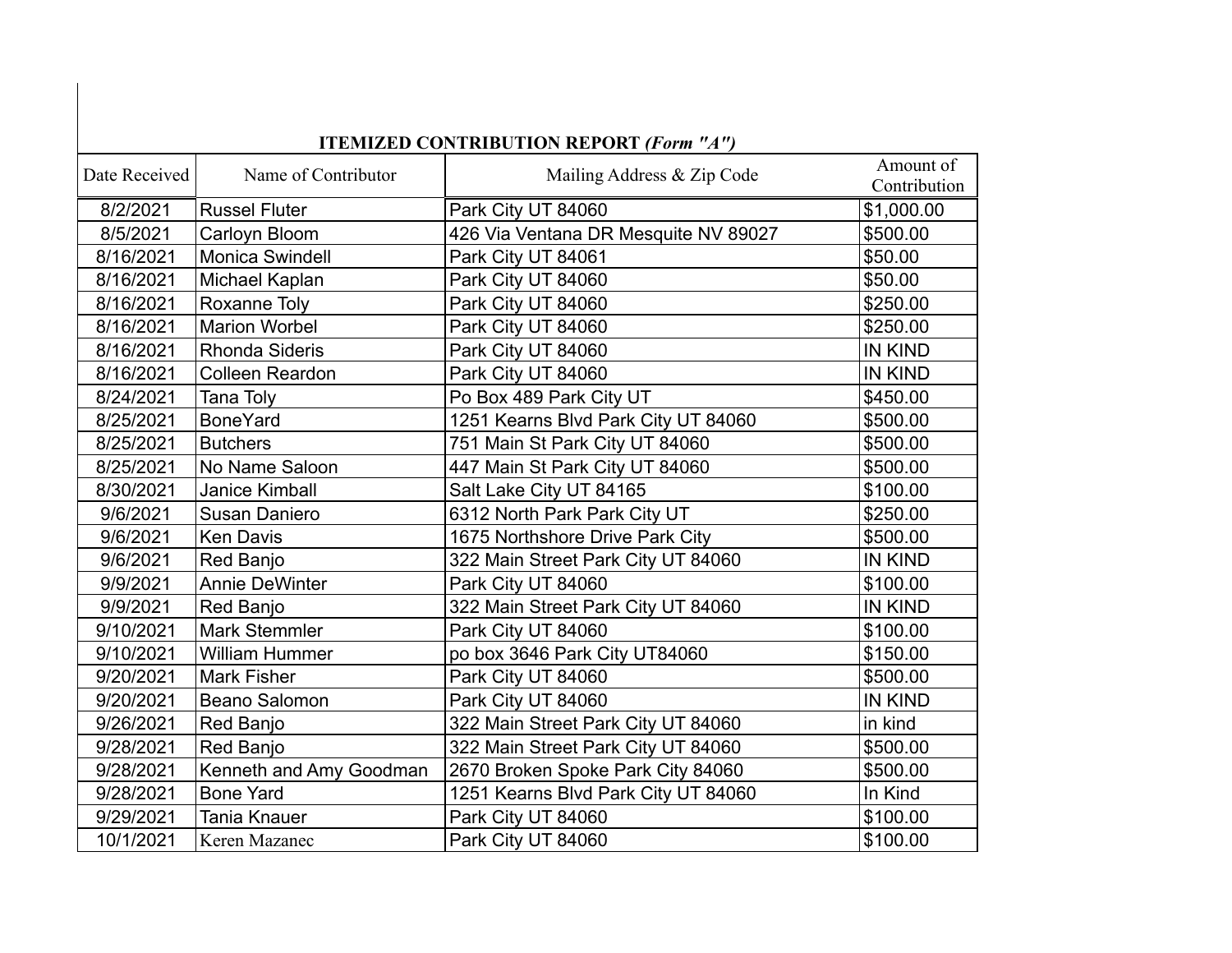| 10/1/2021   | John Kennworthy                | 438 Main Street Park City UT 84060             | \$375.00    |
|-------------|--------------------------------|------------------------------------------------|-------------|
| 10/6/2021   | Mary and Charlie Wintzer       | 320 Mchenry Street Park City, UT 84060         | \$500.00    |
| 10/8/2021   | Tana Toly                      | Po box 489 Park City UT 84059                  | \$70.00     |
| 10/12/2021  | <b>Tana Toly</b>               | Po box 489 Park City UT 84060                  | \$400.00    |
| 10/13/2021  | Red Banjo                      | 322 Main Street Park City UT 84060             | In Kind     |
| 10/15/2021  | <b>Tana Toly</b>               | Po box 489 Park City UT 84061                  | \$250.00    |
| 10/17/2021  | John Davis and Sally Jablon    | Park City UT 84060                             | \$500.00    |
| 10/17/2021  | John Davis and Sally Jablon    | Park City UT 84060                             | In kind     |
|             |                                |                                                |             |
|             |                                |                                                |             |
|             |                                |                                                |             |
|             |                                | <b>ITEMIZED EXPENDITURE REPORT (Form "B")</b>  |             |
| Date of     | Person or Organization to Whom | Purpose of Expenditure                         | Amount of   |
| Expenditure | Expenditure was made           |                                                | Expenditure |
| 8/1/2021    | Google                         | Website                                        | \$12.96     |
| 8/2/2021    | Evite                          | <b>Invites for Events</b>                      | \$29.99     |
| 8/6/2021    | <b>US BANK</b>                 | <b>Banking Fee</b>                             | \$6.95      |
| 8/9/2021    | Amazon                         | <b>Bubbles</b>                                 | \$100.28    |
| 8/9/2021    | <b>Sticker Mule</b>            | <b>Stickers</b>                                | \$162.48    |
| 8/10/2021   | <b>BoneYard</b>                | Event                                          | \$551.59    |
| 8/27/2021   | <b>Rotary Club</b>             | Parade - Miners Day                            | \$50.00     |
| 8/30/2021   | Paperless Post                 | Evite                                          | \$21.22     |
| 8/31/2021   | <b>Hallie Facey</b>            | Campaign Staff                                 | \$500.00    |
| 8/31/2021   | Signe Jordet                   | Campaign Staff                                 | \$500.00    |
| 9/1/2021    | Park City Signs                | <b>Yard Signs</b>                              | \$855.30    |
| 9/1/2021    | Google                         | Website                                        | \$12.96     |
| 9/3/2021    | <b>Michaels</b>                | Decorations for parade                         | \$71.88     |
| 9/4/2021    | <b>Michaels</b>                | Decorations for parade                         | \$49.24     |
| 9/6/2021    | Stickermule                    | <b>Stickers</b>                                | \$123.23    |
| 9/7/2021    | <b>Fresh Market</b>            | Breakfast and Juice/Water for Parade Attendees | \$107.72    |
| 9/7/2021    | The Market                     | <b>Balloons</b>                                | \$39.19     |
| 9/7/2021    | <b>Michaels</b>                | Decorations for parade                         | \$20.91     |
| 9/15/2021   | Promoleaf                      | Promo Items                                    | \$500.00    |